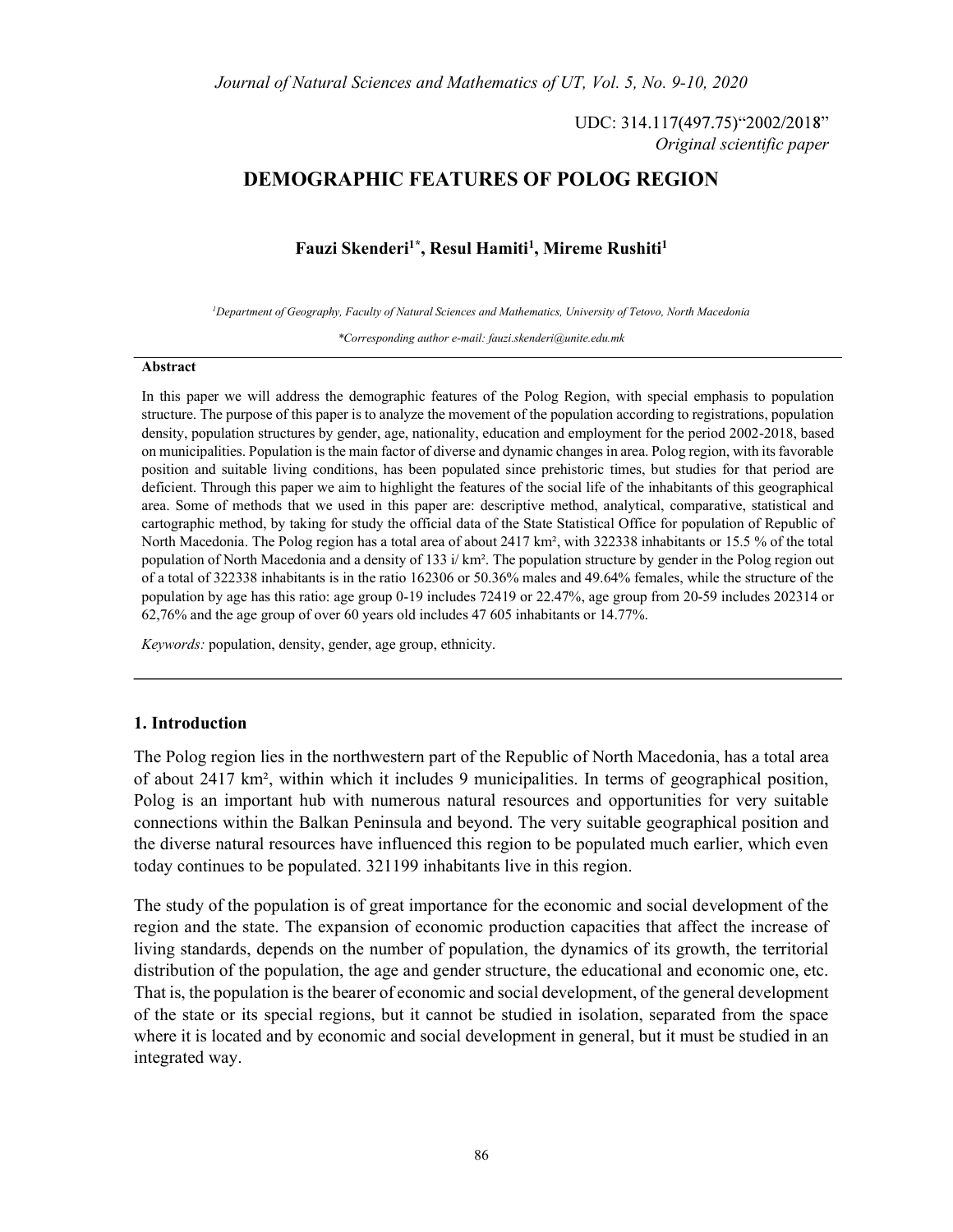## Journal of Natural Sciences and Mathematics of UT, Vol. 5, No. 9-10, 2020

Recently, especially in the last two decades between 2002-2018 which we have analyzed in this paper, it is noticed that the structures of the population have changed. The changes are mainly observed in the age structure, which also determines the number of active population for work. From the analysis we notice that there have been changes in the population at a young age (0-19), which has decreased from 35.75% to 22.47%, while the active age group for work from 51.67% increases to 62.76% in 2018, but the possibility of increasing the number of age groups over 60 years in 2018 is not excluded. And as a result we have changes in the composition of the structure of the active population for work. For this reason, in this paper we will analyze the population structures in the Polog Region, analyzing in detail these structures by municipalities, for the period 2002-2018.

This paper focuses on the movement of population, population density, analyzing mainly the population structures, as well as the structure by gender, age, nationality, education and the structure of the active population for work over the age of 15 years.

## 2. Characteristics of the demographic development of the Polog region

The Polog region lies in the northwestern part of the Republic of North Macedonia, is bordered on the east by the Skopje Region, on the south and southeast by the Southwest Region, on the west by Albania and on the north by Kosovo. [2].

The region has a total area of about 2417 km², in which 321199 inhabitants live. In terms of geographical position, Polog is an important hub with numerous natural resources and opportunities for very suitable connections within the Illyrian (Balkan) Peninsula and beyond.



Figure 1. Polog region within the Republic of North Macedonia (Rushiti, 2017)

The Polog has suitable physical and geographical conditions and sufficient natural resources for living, development of settlements and various economic activities. Interesting geographical position, suitable living environment and considerable natural potentials are the main factors that have determined the early and intensive population of these territories.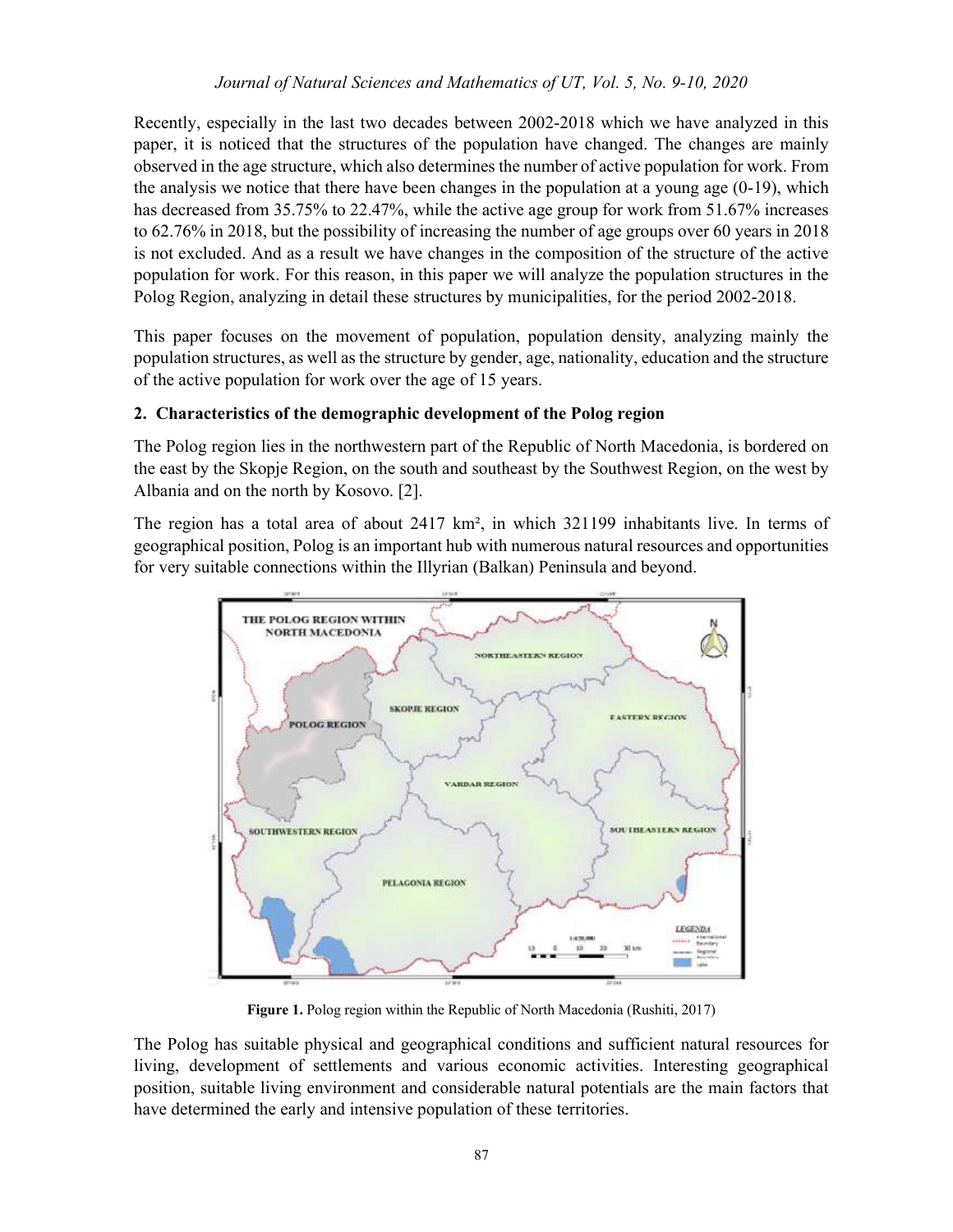## 3. Movement of the number of the population

For the data of the population of Polog we will be served with the registrations 1953-2002 and the data for 2018. According to the data from the table we noticed that the number of population in all other municipalities of Polog has increased, except in the municipality of Mavrovo and Rostusha, where the population has decreased due to the displacement of the population and the dispersal of the villages of this municipality.

| No. | <b>Municipality</b> | 1953   | 2002   | 2018                   |
|-----|---------------------|--------|--------|------------------------|
| 1.  | Tetovo              | 34797  | 86580  | 92580                  |
| 2.  | Tearce              | 14173  | 22454  | 23006                  |
| 3.  | Bervenica           | 9398   | 15855  | 16614                  |
| 4.  | Bogovinje           | 14329  | 28997  | 31075                  |
| 5.  | Zhelino             | 9528   | 24390  | 28366                  |
| 6.  | Jegunovce           | 10752  | 10790  | 10363                  |
| 7.  | Gostivar            | 35084  | 81042  | 83838                  |
| 8.  | Vrapchishte         | 14811  | 25399  | 27632                  |
| 9.  | Mavr.& Rostusha     | 17388  | 10470  | 8864                   |
| 10. | <b>Polog Region</b> | 160260 | 305836 | 322338                 |
|     |                     |        |        | Source: SSO, 1953-2018 |

Table 1.Total movement of population by municipalities (1953, 2002 and 2018)

After World War II, in 1953 the Polog had 160260 inhabitants and by 2002 it had a total of 305836, and to date the total population has increased by 162078 inhabitants over a 65-year period. This increase is a result of the high natural increase of the population of Polog compared to other countries. From the table we notice that in the municipality of Mavrovo andRostusha in 1953 there were 17388 inhabitants, while in 2018 there were 8864 inhabitants, so has decreased by 8524 inhabitants, it participates in Polog with 2.75% of the population. Also, the municipality of Jegunovce, which from 1953-2002 increases, after this period has recorded a decrease in population from 10790 in 2002 to 10363 inhabitants in 2018, ie 3.21% of the population in Polog.



Figure 2.Total movement of population by municipalities (1953, 2002 and 2018)

If the municipalities of Tetovo and Gostivar stand out as urban centers where in 2018 lived 54.72% of the total population of Polog, then the most inhabited rural municipality in 2002 is the municipality of Bogovinje, which continues to be in 2018. The population of this municipality in 2018 is 31075 inhabitants or with 9.64%, then the municipalities are listed: Zhelina with 28366 inhabitants or 8.80%, Vrapçishte with 27632 inhabitants or 8.57%, Tearca with 23006 inhabitants or 7.13%, Bervenica with 16614 inhabitants or 5.15%, these municipalities have an increase of the population because the population which lives there is young and has high rate of natural increase.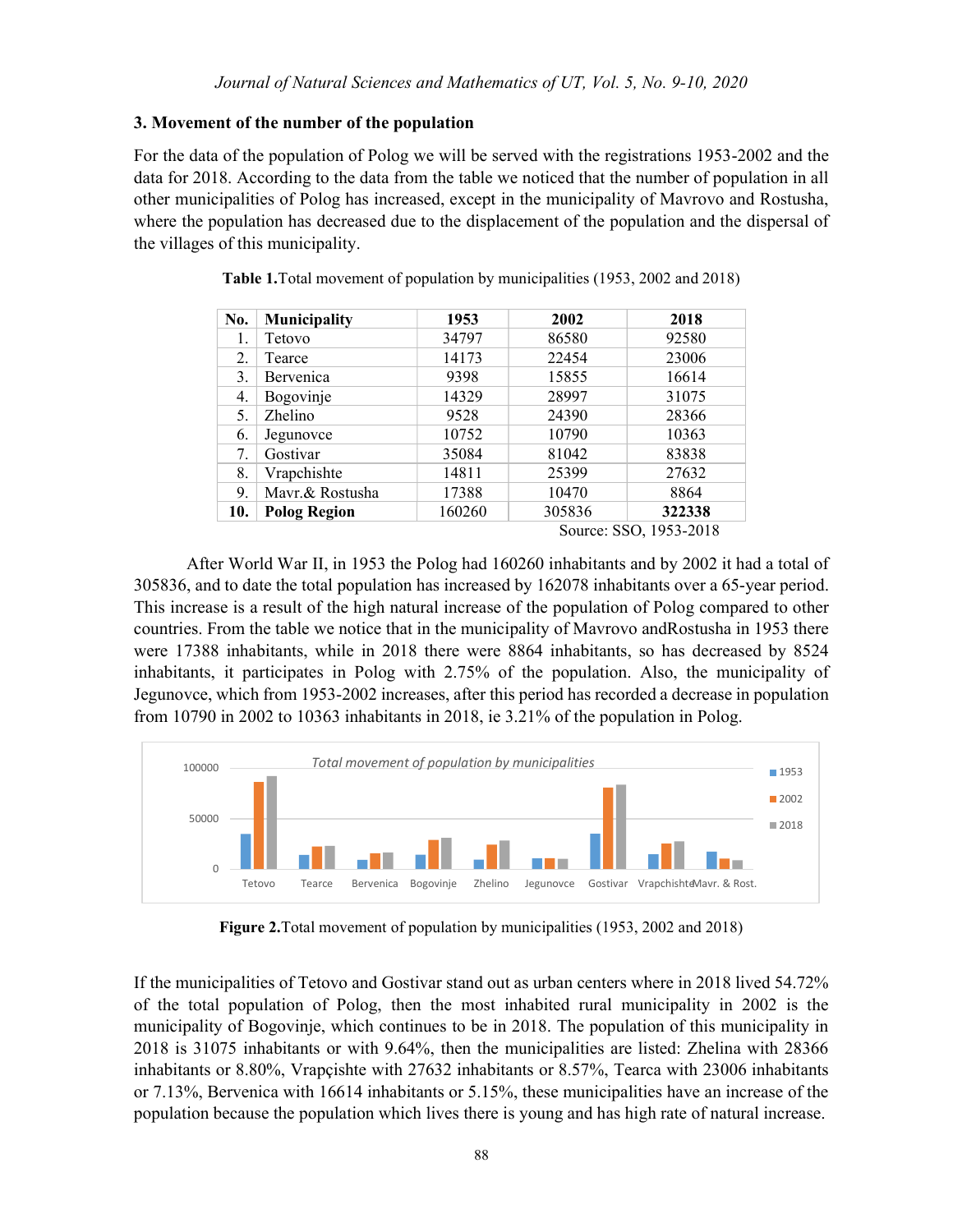As for the urban municipalities which participate with 54.72% of the population in Polog, are the municipality of Tetovo which participates with 92 580 inhabitants or 28.72% and that of Gostivar with 83 838 inhabitants or 26.00% , which are the centers of gravity in this region and therefore have a larger population

### 4. Population density

To determine the population density, the area of a given geographical area and the total population living in it must be taken into account. The increase in population has led to an increase in population density in each municipality of Polog. In the Polog Region, due to the significant population, the population density is much higher compared to many other areas in North Macedonia. Such population density in Polog confirms the phenomenon of high agrarian density, which proves that high density poses a risk to population survival if based only on simple agricultural activities, although in some rural settlements of Polog has begun to thrive small private industry, which is not enough. Below we will provide data on population density in all municipalities of Polog 1953-2018.

| No. | <b>Municipality</b> | <b>Surface</b><br>area in |      | Density of population<br>(inhabitants/km <sup>2</sup> ) |      |
|-----|---------------------|---------------------------|------|---------------------------------------------------------|------|
|     |                     | km <sup>2</sup>           | 1953 | 2002                                                    | 2018 |
| 1.  | Tetovo              | 261.89                    | 133  | 331                                                     | 353  |
| 2.  | Tearce              | 136.54                    | 104  | 164                                                     | 168  |
| 3.  | Bervenica           | 164.30                    | 57   | 97                                                      | 101  |
| 4.  | Bogovinje           | 141.65                    | 101  | 205                                                     | 219  |
| 5.  | Zhelino             | 201.04                    | 47   | 121                                                     | 141  |
| 6.  | Jegunovce           | 176.93                    | 61   | 61                                                      | 58   |
| 7.  | Gostivar            | 513.39                    | 68   | 158                                                     | 163  |
| 8.  | Vrapchishte         | 157.98                    | 94   | 161                                                     | 175  |
| 9.  | Mavr.& Rostusha     | 663.19                    | 26   | 13                                                      | 13   |
| 10. | <b>Polog Region</b> | 2416.91                   | 66   | 126                                                     | 133  |

Table 2. Density of population by municipalities (1953, 2002 and 2018)

Source: SSO, 1953-2018

From the table we notice that the largest area has the municipality of Mavrovo and Rostusha of 663.19 km2 , while the smallest has the municipality of Tearce with 136.54 km². While the total area of Polog is 2416,91 km<sup>2</sup> and within this area, the total population density in Polog, in all registration years has been constantly increasing. The density increased from 66 inhab./km² in 1953 to 133 inhab./km² in 2018. Whereas if we compare the municipalities the density in all other municipalities has increased, except for the municipalities of Mavrovo and Rostusha, which has a density of 13 inhab./km<sup>2</sup>, which has been steadily declining, due to declining population numbers. We also see a decrease in density in the municipality of Jegunovce in the period 2002-2018, but this is mainly, as mentioned above, a result of the decrease in the number of population in these two municipalities during these years. The largest population density in all recording years was the municipality of Tetovo with 133 inhab./km² in 1953, which reached 353 inhab./km<sup>2</sup> in 2018, followed by the municipality of Bogovinje with 205 inhab./km<sup>2</sup> in 2002 and 219 inhab./km<sup>2</sup> in 2018.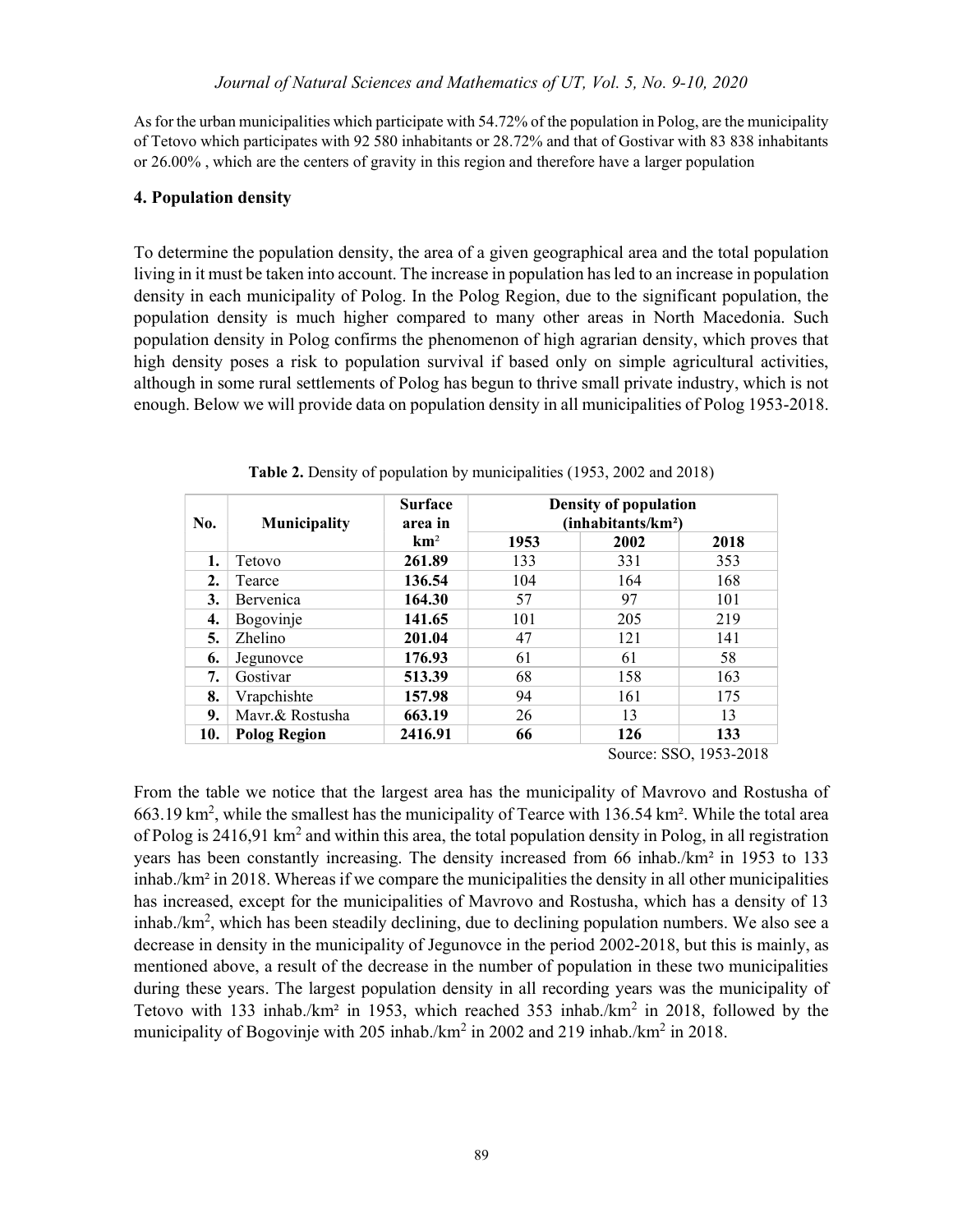Journal of Natural Sciences and Mathematics of UT, Vol. 5, No. 9-10, 2020



Figure 3. Density of population by municipalities (1953, 2002 and 2018)



Figure 4. Map of the population density of the municipalities in Polog region (2018)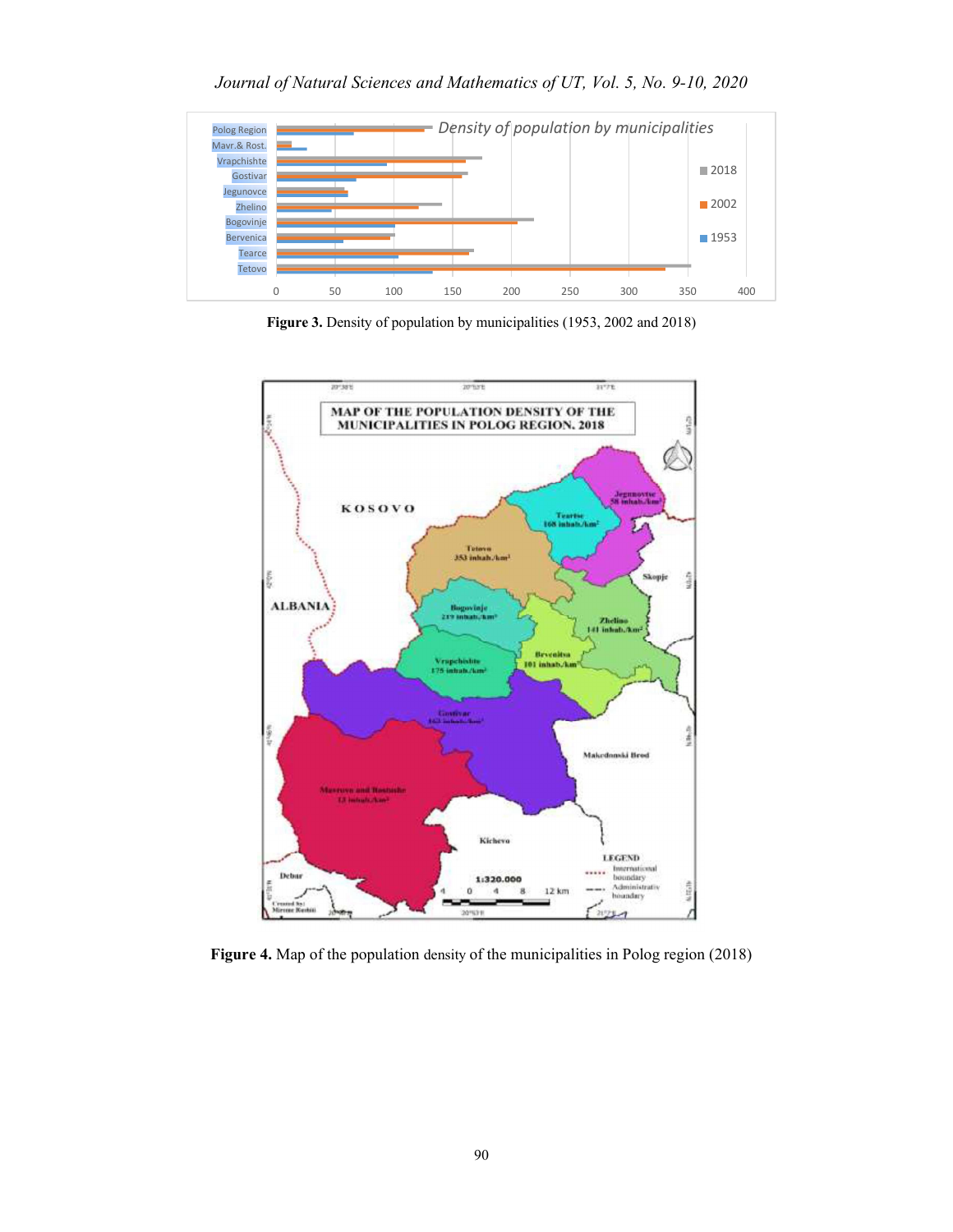# 5. The structural composition of the population

## Gender composition of the population

The gender composition of the population plays a role in the reproduction of the population as well as in recognizing the structure of the labor force. Large differences between the number of males and females lead to marital disorders, biological reproduction and population growth, workforce by profession, and so on [8].

The gender composition of the population is influenced by the difference in the number of male and female births, epidemics and diseases, wars, migrations and selective migrations (usually more men emigrate), etc. The more intensely these factors act, the greater the differences in gender structure.

| No.             | <b>Municipality</b> |              | 2002    |         |              | 2018    |         |
|-----------------|---------------------|--------------|---------|---------|--------------|---------|---------|
|                 |                     | <b>Total</b> | Male    | Female  | <b>Total</b> | Male    | Female  |
| 1.              | <b>Tetovo</b>       | 70362        | 35312   | 35050   | 92580        | 46489   | 46091   |
|                 | $\frac{0}{0}$       | 100          | 50,18   | 49,81   | 100          | 50,21   | 49,78   |
| 2.              | <b>Tearce</b>       | 22508        | 11541   | 10967   | 23006        | 11808   | 11198   |
|                 | $\frac{6}{6}$       | 100          | 51,28   | 48,72   | 100          | 51,32   | 48,67   |
| 3.              | <b>Bervenica</b>    | 15871        | 7939    | 7932    | 16614        | 8342    | 8272    |
|                 | $\frac{6}{6}$       | 100          | 50,02   | 49,98   | 100          | 50,21   | 49,79   |
| 4.              | <b>Bogovinje</b>    | 14708        | 7423    | 7285    | 31075        | 15874   | 15201   |
|                 | $\frac{0}{0}$       | 100          | 50,47   | 49,53   | 100          | 51,08   | 48,91   |
| 5.              | Zhelino             | 24407        | 12353   | 12054   | 28366        | 14338   | 14028   |
|                 | $\frac{0}{0}$       | 100          | 50,61   | 49,39   | 100          | 50,54   | 49,45   |
| 6.              | Jegunovce           | 7277         | 3720    | 3557    | 10363        | 5341    | 5022    |
|                 | $\frac{6}{6}$       | 100          | 51,12   | 48,88   | 100          | 51,53   | 48,46   |
| 7.              | Gostivar            | 49513        | 24733   | 24780   | 83838        | 41912   | 41926   |
|                 | $\frac{0}{0}$       | 100          | 49,95   | 50,04   | 100          | 49,99   | 50,00   |
| 8.              | Vrapchishte         | 8536         | 4238    | 4298    | 27632        | 13765   | 13867   |
|                 | $\frac{0}{0}$       | 100          | 49,64   | 50,35   | 100          | 49,81   | 50,18   |
| 9.              | Mavr.&Rost.         | 10470        | 5237    | 5233    | 8864         | 4437    | 4427    |
|                 | $\frac{0}{0}$       | 100          | 50,02   | 49,98   | 100          | 50,06   | 49,94   |
| 10              | <b>Polog Region</b> | 305836       | 153614  | 152222  | 322338       | 162306  | 160032  |
|                 | $\frac{0}{0}$       | 100          | 50,22   | 49,77   | 100          | 50,35   | 49,65   |
| <sup>11</sup> . | N.                  | 2020157      | 1014355 | 1005802 | 2077132      | 1040200 | 1036932 |
|                 | Macedonia           |              |         |         |              |         |         |
|                 | $\frac{0}{0}$       | 100          | 50,21   | 49,78   | 100          | 50,07   | 49,92   |

Table 3. The structure of population according to the gender by municipalities (2002 and 2018)

Source: SSO, 2002-2018

In 2002, the share of males is higher than that of females, the percentage participation is (50.2% / 49.8%). The influence of gender structure on the natural movement of the population is seen in the possibilities for marriage, which later spread mainly to fertility. In addition, gender structure has an impact on specific mortality, working age population, active population, ratio of active to inactive population, etc. The gender structure is also presented as a precondition for the location of certain activities, etc.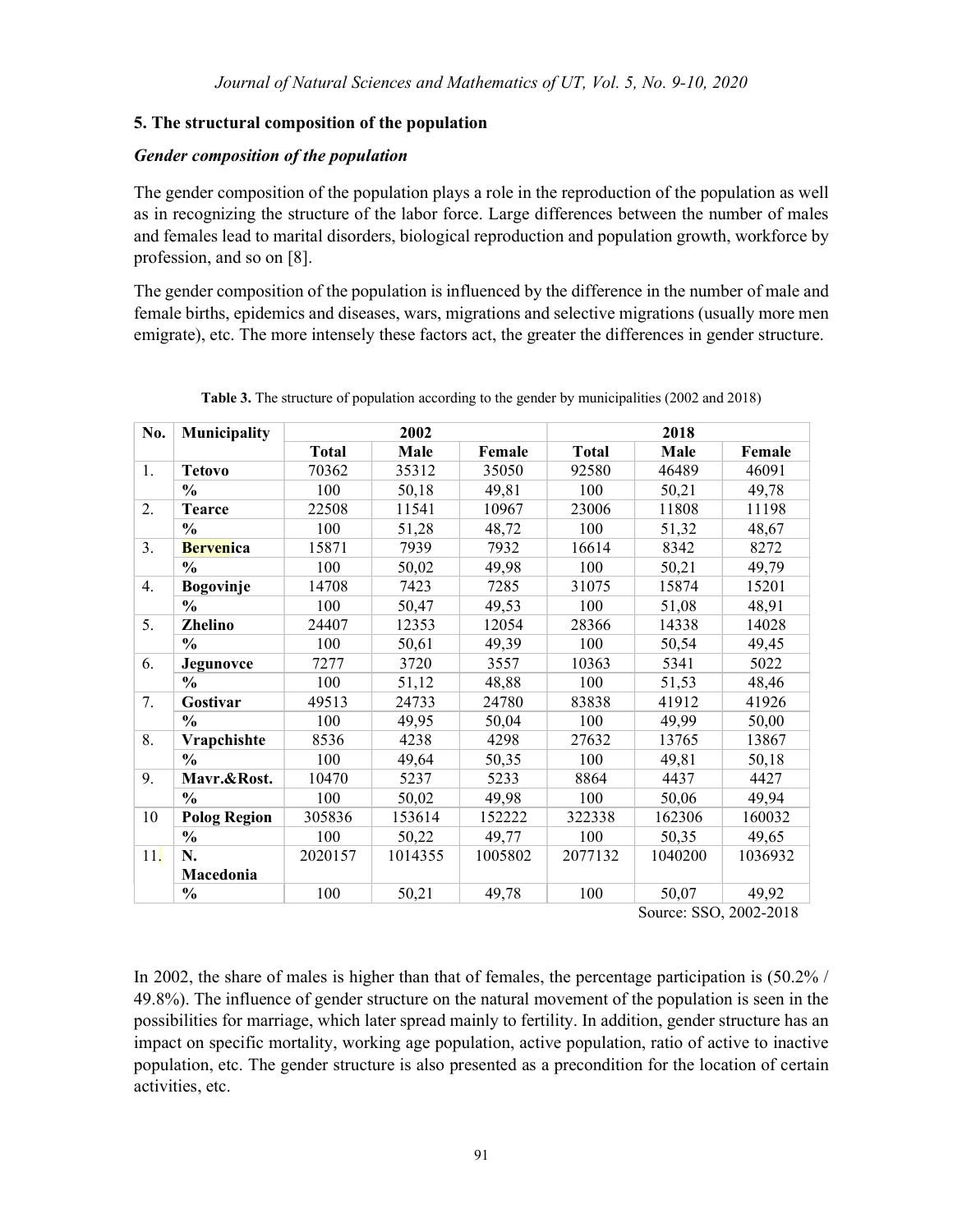From the data of the table above it can be seen how the situation of the population was, according to the gender composition in nine municipalities of Polog. In some municipalities of Tetovo, Tearce, Bervenica, Bogovinje, Zhelina, Jegunovce and Mavrovo and Rostusha, the male to female predominates, while in the municipalities of Gostivar and Vrapchishte it is the opposite, so the female gender predominates.



Figure 1. The structure of population according to the gender by municipalities (2002 and 2018)

Meanwhile, the situation of the population according to gender composition in all municipalities of Polog in the registration year 2018 has very small differences between males and females. It is therefore a positive phenomenon, both for the employment of the able-bodied active population of both sexes, and for the further prediction of the increase of the population through the connection of new marital and other pairs.

# 6. Age structure of the population

The age composition of the population is calculated as one of the most important demographic elements, respectively it represents the basis for all other demographic research, as it shows the vitality and potential biodynamics of the population in a given area. The natural increase of the population, the number of students according to the levels of the education system, the able-bodied population, the perspectives of population development in a territory or geographical space cannot be predicted without knowing well the age composition of the population. In the conditions of a normal demographic development of a population in a stable socio-economic system, the age composition of the population is determined by the progress of fertility and mortality. In other circumstances it is the natural, historical, political, social and economic factors that determine the age composition of the population. The age composition of the population is changed by migratory movements, which are provoked by inappropriate natural conditions, wars, genocide and discriminatory attitudes, limited opportunities for education and social services, inability to work and provide sufficient income, etc. [6].

From the data in the table above for 2002 it appears that in the population of Polog the age group 0- 19 years is 35.7%, the age group 20-59 years is 51.7% and the age group over 60 years is 11.3%. Whereas from the data of 2018 it appears that in the population of Polog the age group 0-19 years is 22.4%, the age group 20-59 years is 62.8% and the age group over 60 years is 14.4%. So with a higher percentage, the age group is 20-59 years old, with a tendency in the future that this age group will increase even more, but the possibility of increasing the number of the age group over 60 years is not excluded.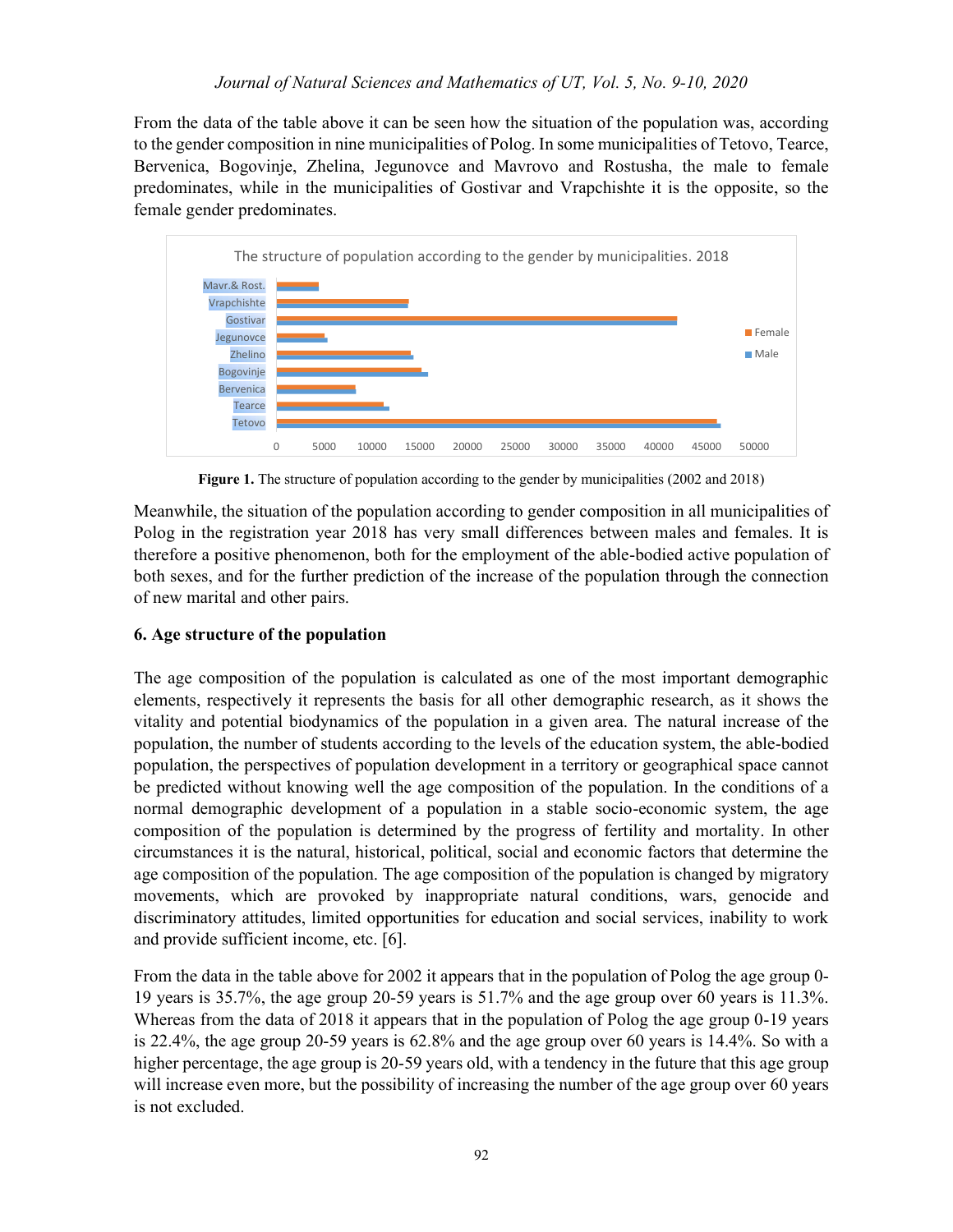| N <sub>0</sub> | Municipality        |              |        | 2002        |        |              | 2018   |           |        |
|----------------|---------------------|--------------|--------|-------------|--------|--------------|--------|-----------|--------|
|                |                     | <b>Total</b> | $0-19$ | $20 - 59$   | $60+$  | <b>Total</b> | $0-19$ | $20 - 59$ | $60+$  |
| 1.             | Tetovo              | 70362        | 23418  | 38564       | 8380   | 92580        | 22821  | 55624     | 14135  |
| 2.             | Tearce              | 22508        | 7763   | 11919       | 2826   | 23006        | 4483   | 14951     | 3572   |
| 3.             | Bervenica           | 15871        | 5732   | 8086        | 2053   | 16614        | 3744   | 10376     | 2494   |
| 4.             | Bogovinje           | 14708        | 5462   | 7733        | 1513   | 31075        | 7147   | 19789     | 4139   |
| 5.             | Zhelino             | 24407        | 10033  | 12260       | 2114   | 28366        | 7739   | 17522     | 3105   |
| 6.             | Jegunovce           | 7277         | 2125   | 3964        | 1188   | 10363        | 2255   | 6358      | 1750   |
| 7.             | Gostivar            | 49513        | 16760  | 27093       | 5660   | 83838        | 16436  | 54125     | 13277  |
| 8.             | Vrapchishte         | 8536         | 2991   | 4441        | 1104   | 27632        | 6019   | 17804     | 3809   |
| 9.             | Mavr.&Rost.         | 10470        | 4018   | 5246        | 1206   | 8864         | 1775   | 5765      | 1324   |
| 10             | <b>Polog Region</b> | 305836       | 109342 | 158046      | 34395  | 322338       | 72419  | 202314    | 47605  |
| 11             | N. Macedonia        | 2020157      | 595376 | 1123327     | 301454 | 2077132      | 459625 | 1197494   | 420013 |
|                |                     |              |        | Structure % |        |              |        |           |        |
| N <sub>0</sub> | Municipality        |              |        | 2002        |        |              | 2018   |           |        |
|                |                     | <b>Total</b> | $0-19$ | 20-59       | $60+$  | <b>Total</b> | $0-19$ | 20-59     | $60+$  |
| 1.             | Tetovo              | 100%         | 33,28  | 54,80       | 11,91  | 100%         | 24,65  | 60,08     | 15,27  |
| 2.             | Tearce              | 100%         | 34,49  | 52,95       | 12,55  | 100%         | 19,48  | 64,99     | 15,52  |
| 3.             | Bervenica           | 100%         | 36,11  | 50,94       | 12,93  | 100%         | 22,53  | 62,45     | 15,01  |
| 4.             | Bogovinje           | 100%         | 37,13  | 52,76       | 10,28  | 100%         | 22,99  | 63,68     | 13,32  |
| 5.             | Zhelino             | 100%         | 41,11  | 50,23       | 8,66   | 100%         | 27,28  | 61,77     | 10,95  |
| 6.             | Jegunovce           | 100%         | 29,2   | 54,47       | 16,32  | 100%         | 21,76  | 61,35     | 16,89  |
| 7.             | Gostivar            | 100%         | 33,85  | 54,72       | 11,43  | 100%         | 19,60  | 64,56     | 15,83  |
| 8.             | Vrapchishte         | 100%         | 35,03  | 52,03       | 12,93  | 100%         | 21,78  | 64,43     | 13,78  |
| 9.             | Mavr.&Rost.         | 100%         | 38,37  | 50,10       | 11,52  | 100%         | 20,02  | 65,04     | 14,93  |
| 10             | <b>Polog Region</b> | 100%         | 35,75  | 51,67       | 11,24  | 100%         | 22,47  | 62,76     | 14,77  |
| 11             | N. Macedonia        | 100%         | 29,47  | 54,61       | 14,92  | 100%         | 22,12  | 57,65     | 20,22  |

Table 4. The structure of population according to the age group by municipalities (2002 and 2018)

Source: SSO, 2002-2018

The largest number of the population in the age group 0-19 years is the municipality of Zhelina 27.28%, Tetovo 24.65%, Bogovina 22.99%, Bervenica 22.53% and Vrapchishte 21.78%, these municipalities are inhabited by Albanians and still have a high natural increase, which means that in them the birth rate is higher than the mortality rate. In the second age group of 20-59 years, the largest number of able-bodied population is in the municipalities of Mavrovo and Rostusha, Tearce, Gostivar, Vrapchishte and Bogovinje, while less in the municipalities of Tetovo, Jegunovce, Zhelina and Bervenica. The largest number of elderly people is in the municipalities: Jegunovce, Gostivar, Tearce, Tetovo, Bervenica, while the lowest number is in the municipalities: Zhelina, Bogovinje, Vrapchishte and Mavrovo and Rostusha. From this we can conclude that the largest percentage of the age group over 60 years has the municipality of Jegunovce 16.89%, while the smallest municipality of Zhelina with 10.95%.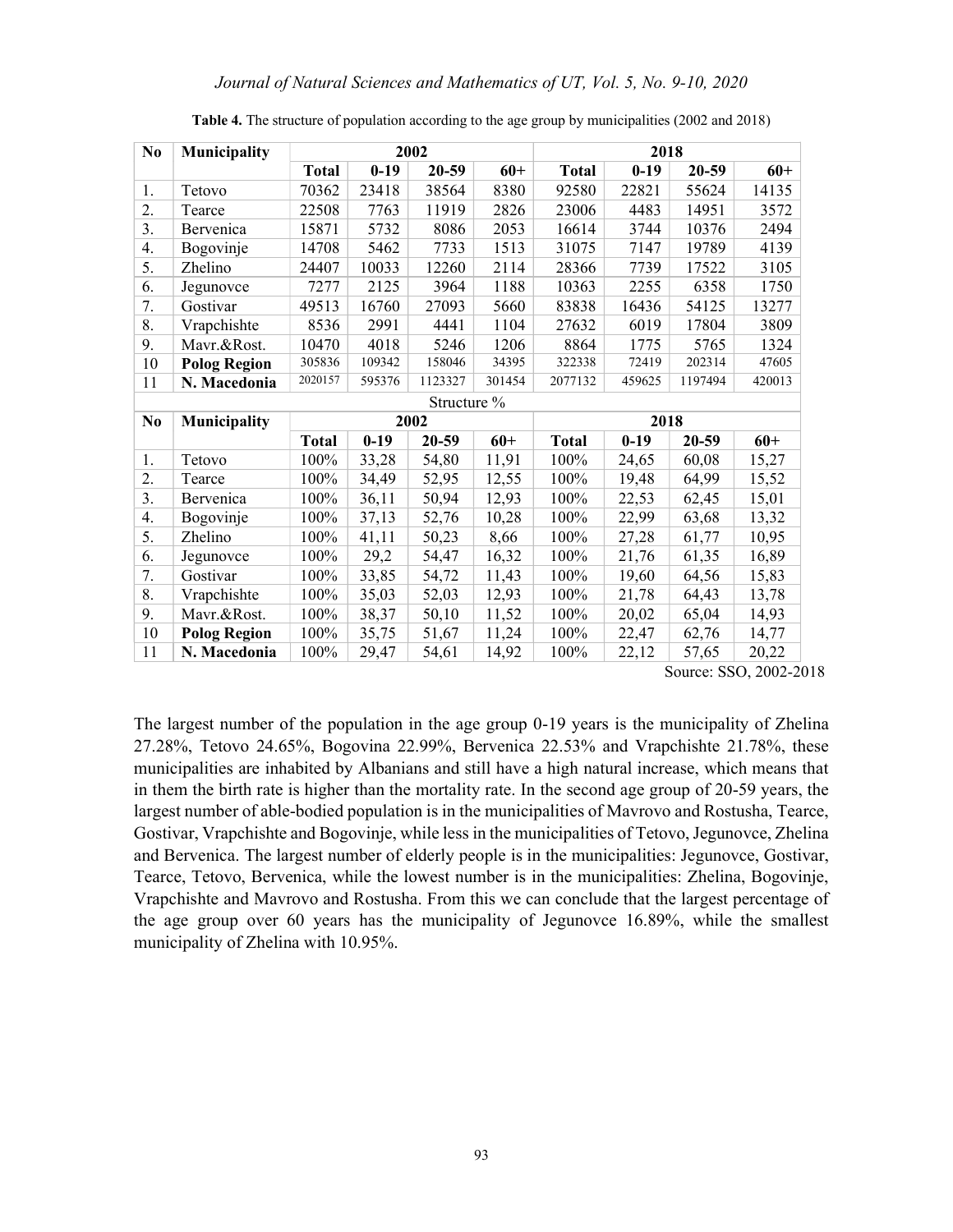### Journal of Natural Sciences and Mathematics of UT, Vol. 5, No. 9-10, 2020



Figure 2. The structure of population according to the age group by municipalities (2002 and 2018)

In 2018 in the Polog Region the ratio of the age group under 5 years and that over 80 years is 28.49%, while in the municipalities we have this ratio: in the urban municipalities of Tetovo 24.31% and Gostivar 34.71%, while in the rural municipalities: Bogovinje 22.35%, Bervenica 30.86%, Vrapchishte 23.59%, Zhelino 20.09%, Jegunovce 41.08%, Mavrovo and Rostushe 61.61% and Tearce 4.21%.

If we analyze the results of aging for the contingent over 65 years, for 2018 which today is used as a criterion for determining the type of population according to the rate of aging, the flows have almost the same functional order by municipality [5].

| No.              | Municipality        |         | Age group | Ratio        | Ageing type                          |
|------------------|---------------------|---------|-----------|--------------|--------------------------------------|
|                  |                     | 15-64   | $65+$     | $(65+)/(15-$ |                                      |
|                  |                     |         |           | $64$ ) in    |                                      |
|                  |                     |         |           | percentage   |                                      |
| 1.               | Tetovo              | 66121   | 9381      | 14.19%       | Demographic ageing                   |
| $\overline{2}$ . | Tearce              | 17491   | 2273      | 13.00%       | Demographic ageing                   |
| 3.               | Bervenica           | 12291   | 1633      | 13.29%       | Demographic ageing                   |
| 4.               | Bogovinje           | 23283   | 2750      | 11.81%       | In the process of demographic ageing |
| 5.               | <b>Zhelino</b>      | 20729   | 2082      | 10.04%       | In the process of demographic ageing |
| 6.               | Jegunovce           | 7559    | 1137      | 15.04%       | Demographic ageing                   |
| 7.               | Gostivar            | 63686   | 8785      | 13.79%       | Demographic ageing                   |
| 8.               | Vrapchishte         | 20973   | 2464      | 11.75%       | In the process of demographic ageing |
| 9.               | Mavr.& Rost.        | 6817    | 831       | 12.19%       | Demographic ageing                   |
| 10.              | <b>Polog Region</b> | 238950  | 31336     | 13.11%       | Demographic ageing                   |
| 11.              | N. Macedonia        | 1445077 | 292100    | 20.21%       | Demographic ageing                   |

Table 5. Structure of ageing system of the population in the Region of Polog (2018)

Source: SSO, 2002-2018

According to the data in the table, based on the ratio of age group (over 65) and (15-64) for 2018, both in the region and in the country, we have demographic ageing of the population (over 12%), in the Polog Region this ratio is 13.11%, while RNM is 20.21%. In the phase of demographic ageing (over 12%) there are also some municipalities in the Polog Region such as: urban municipalities Tetovo and Gostivar and also rural municipalities such as: Tearce, Bervenica, Jegunovce and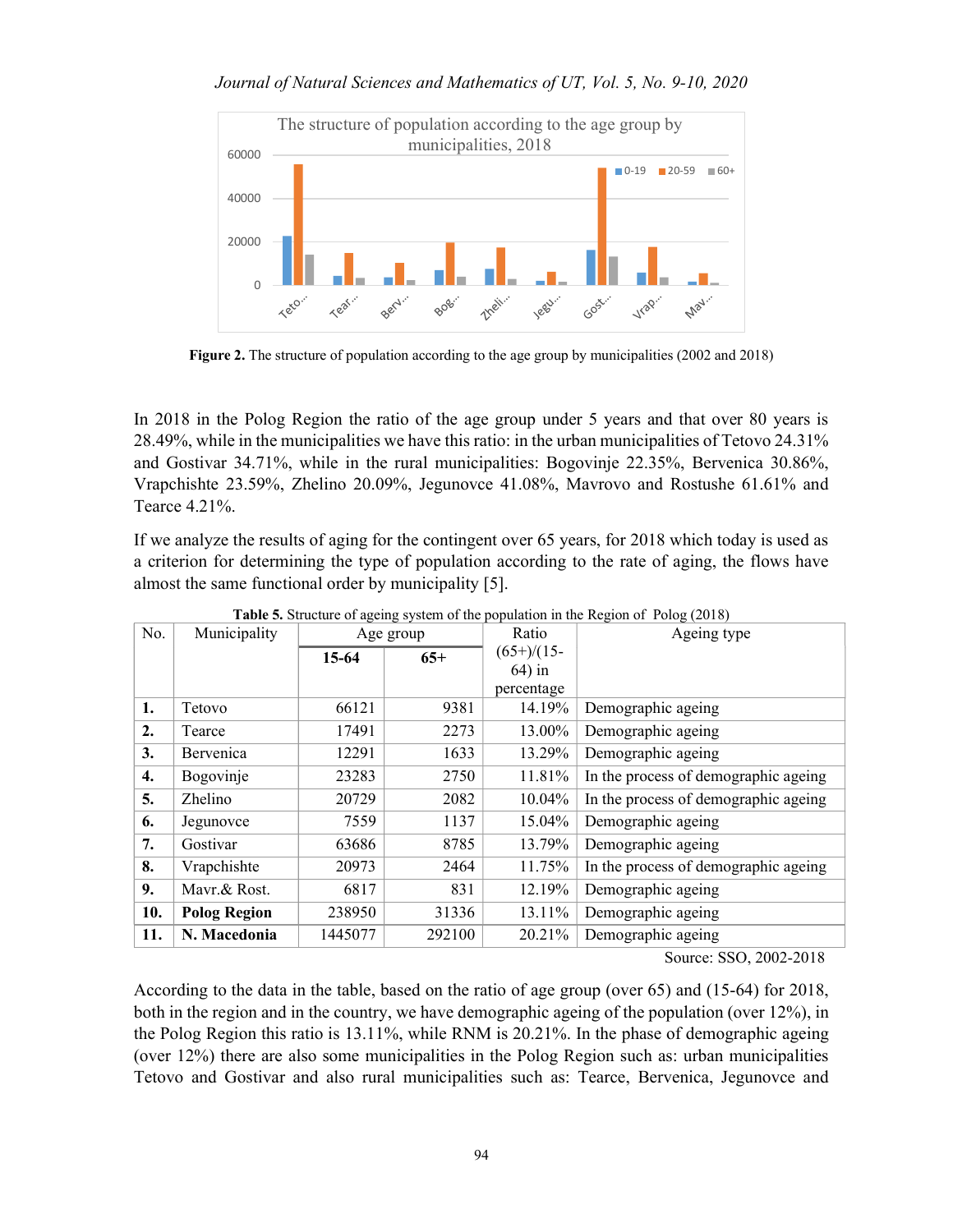Mavrova and Rostushe. While three municipalities such as Bogovinje, Zhelino and Vrapchishte are in the process of demographic ageing (10% -12%).

## 7. Population composition by ethnicity

Polog is distinguished as a region with a heterogeneous composition of the population. As a result, many languages, cultures, beliefs, traditions, customs, etc. are intertwined in this region. Albanians make up the majority of the Polog population. Their number increased from 90931 inhabitants (59.6%) in 1948 to 222679 inhabitants (73.2%) in 2002.

| No. | Municipality        |            |          |                | <b>Ethnic affiliation</b> |         |         |       |         |
|-----|---------------------|------------|----------|----------------|---------------------------|---------|---------|-------|---------|
|     |                     | Macedonian | Albanian | Turkish        | Rom                       | Serbian | Bosnian | Other | Total   |
| ı.  | Tetovo              | 20053      | 60886    | 1882           | 2357                      | 604     | 156     | 642   | 86580   |
| 2.  | Tearce              | 2739       | 18950    | 516            | 67                        | 14      |         | 167   | 22454   |
| 3.  | Bervenica           | 5949       | 9770     | 2              |                           | 78      |         | 55    | 15855   |
| 4.  | Bogovinje           | 37         | 27614    | 1183           | 5                         |         | 9       | 148   | 28997   |
| 5.  | Zhelino             | 71         | 24195    | $\overline{c}$ |                           |         | 5       | 116   | 24390   |
| 6.  | Jegunovce           | 5963       | 4642     | $\overline{4}$ | 41                        | 109     |         | 30    | 10790   |
| 7.  | Gostivar            | 15877      | 54038    | 7991           | 2237                      | 160     | 39      | 700   | 81042   |
| 8.  | Vrapchishte         | 1041       | 21101    | 3134           |                           | 4       | 8       | 111   | 25399   |
| 9.  | Mavr.&Rost.         | 4349       | 1783     | 680            | 10                        | 6       | 31      | 59    | 8618    |
| 10. | <b>Polog Region</b> | 56079      | 222679   | 17394          | 4717                      | 977     | 251     | 1342  | 304125  |
| 11. | N. Macedonia        | 1297981    | 509083   | 77959          | 53879                     | 35938   | 17018   | 30689 | 2020157 |
|     |                     |            |          | Structure %    |                           |         |         |       |         |
|     |                     |            |          |                |                           |         |         |       |         |
| No. | <b>Territory</b>    |            |          |                | <b>Ethnic affiliation</b> |         |         |       |         |
|     |                     | Macedonian | Albanian | Turkish        | Rom                       | Serbian | Bosnian | Other | Total   |
|     | Tetovo              | 23.16      | 70.32    | 2.17           | 2.72                      | 0.70    | 0.18    | 0.74  | 100     |
| 2.  | Tearce              | 12.20      | 84.39    | 2.30           | 0.30                      | 0.06    | 0.01    | 0.74  | 100     |
| 3.  | Bervenica           | 37.52      | 61.62    | 0.01           |                           | 0.49    | 0.01    | 0.35  | 100     |
| 4.  | Bogovinje           | 0.13       | 95.23    | 4.08           | 0.02                      | 0.00    | 0.03    | 0.51  | 100     |
| 5.  | Zhelino             | 0.29       | 99.20    | 0.01           |                           | 0.00    | 0.002   | 0.48  | 100     |
| 6.  | Jegunovce           | 55.26      | 43.02    | 0.04           | 0.38                      | 1.01    | 0.01    | 0.28  | 100     |
| 7.  | Gostivar            | 19.59      | 66.67    | 9.86           | 2.76                      | 0.19    | 0.04    | 0.85  | 100     |
| 8.  | Vrapchishte         | 4.09       | 83.08    | 12.34          |                           | 0.01    | 0.03    | 0.44  | 100     |
| 9.  | Mavr.&Rost.         | 50.46      | 17.20    | 31.09          | 0.11                      | 0.06    | 0.35    | 0.68  | 100     |
| 10. | <b>Polog Region</b> | 18.44      | 73.22    | 5.72           | 1.55                      | 0.32    | 0.08    | 0.44  | 100     |

Table 6. The structure of population according to the ethnic affiliation by municipalities -2002

Source: SSO, 2002

The second largest population in Polog is that of Macedonian ethnicity, which in 2002 was 18.5%. The decrease in the percentage of the population with Macedonian ethnicity in Polog is primarily due to the departure of this population towards larger and more developed centers such as Skopje and to a lesser extent as a result of the lower birth rate of the Macedonian population. compared to the Albanian and Turkish. The Turkish population in the Polog region in 2002 was about 5.7%. The above data show that Albanians in the municipalities of Jegunovce and Mavrovo and Rostusha are below 50%, respectively 43.02% in Jegunovce and 17.20% in Mavrovo and Rostusha. While in other municipalities this participation ranges from 61.6% in the municipality of Bervenica to the municipality of Zhelina in which the participation of Albanians is 99.2%. Macedonians in only two municipalities are the majority with 55.2% in the municipality of Jegunovce and 50.4% in the municipalities of Mavrovo and Rostusha, while in the other seven municipalities they are a minority. The Turkish population as the third most present is present in the municipality of Vrapchishte (12.34%) and that of Gostivar (9.86%). In terms of participation of other nationalities they have very low participation in the region.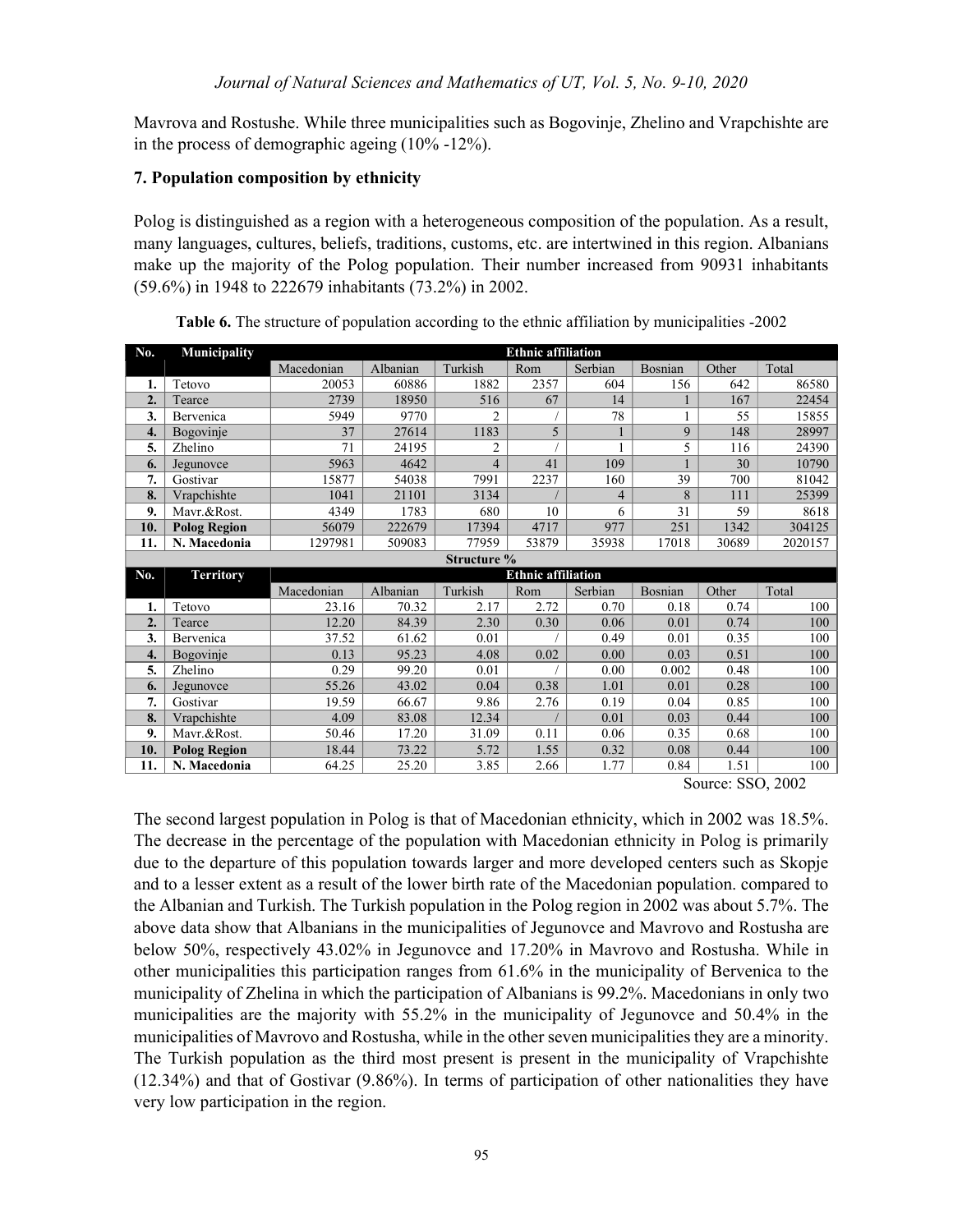## 8. Educational composition of the population

 Population education as a very important component of socio-economic development is of particular importance for the study of this nature. The Polog region differs from other regions of the Republic of North Macedonia in terms of education and socio-economic development. The two urban centers of Polog, Tetovo and Gostivar, have seen an increase in the level of education in recent years. The period of the Second World War for Albanian education in the Polog region is a real boom because in these years the first schools in the Albanian language are opened with the care of teachers from Albania. Out of 92 settlements of the municipality of Tetova, the primary school, where the educational process is regularly conducted, has 87. Of these, 45 are of the eight-year level, of which six in the city and 39 in the villages. There are also 42 four-year primary schools in this municipality. Today, we can call Tetovo as a university city, as there are two universities in this city, such as: the State University of Tetova and the University of Southeast Europe.

Gostivar together with 91 rural settlements (villages), has over 64 primary schools. Of these 30 schools, there are 4 primary schools, 4 of which are located in the city of Gostivar, while the other 26 are in villages, while the remaining 34 primary schools are four years old. Regarding the network of high schools, it is worth mentioning that in the Municipality of Gostivar today operate 4 schools such as: gymnasium, medical high school, economic and industrial school which is the only such school in the Polog region.

|     |                        | 2002                   |                     |
|-----|------------------------|------------------------|---------------------|
| No. | <b>Education level</b> | <b>North Macedonia</b> | <b>Polog Region</b> |
| 1.  | <b>Primary and</b>     | 987                    | 147                 |
|     | lower secondary        |                        |                     |
|     | education              |                        |                     |
| 2.  | <b>Upper secondary</b> | 132                    | 19                  |
|     | education              |                        |                     |
|     | <b>Tertiary</b>        | 19                     |                     |
|     | education              |                        |                     |

Table 7. Number of schools according to the levels of education

Source: SSO, 2002

The table shows the number of schools, according to the level of education, where we see that out of a total of 987 primary schools in North Macedonia, 147 belong to Polog, and out of a total of 132 high schools in North Macedonia, 19 belong to Polog and a total of 19 universities in North Macedonia, 2 belong to Polog.

## 9. Socio-economic structure of the population

The composition of the population by activity, as one of the most important economic indicators, depends on many economic, social, demographic factors, primarily by the contingent of the ablebodied population. The composition of the population according to three categories (active population, with personal income and withholding) varies according to municipalities and regions. The socio-economic development of the country caused changes in the economic structure of the population, which are necessarily reflected in all components of life.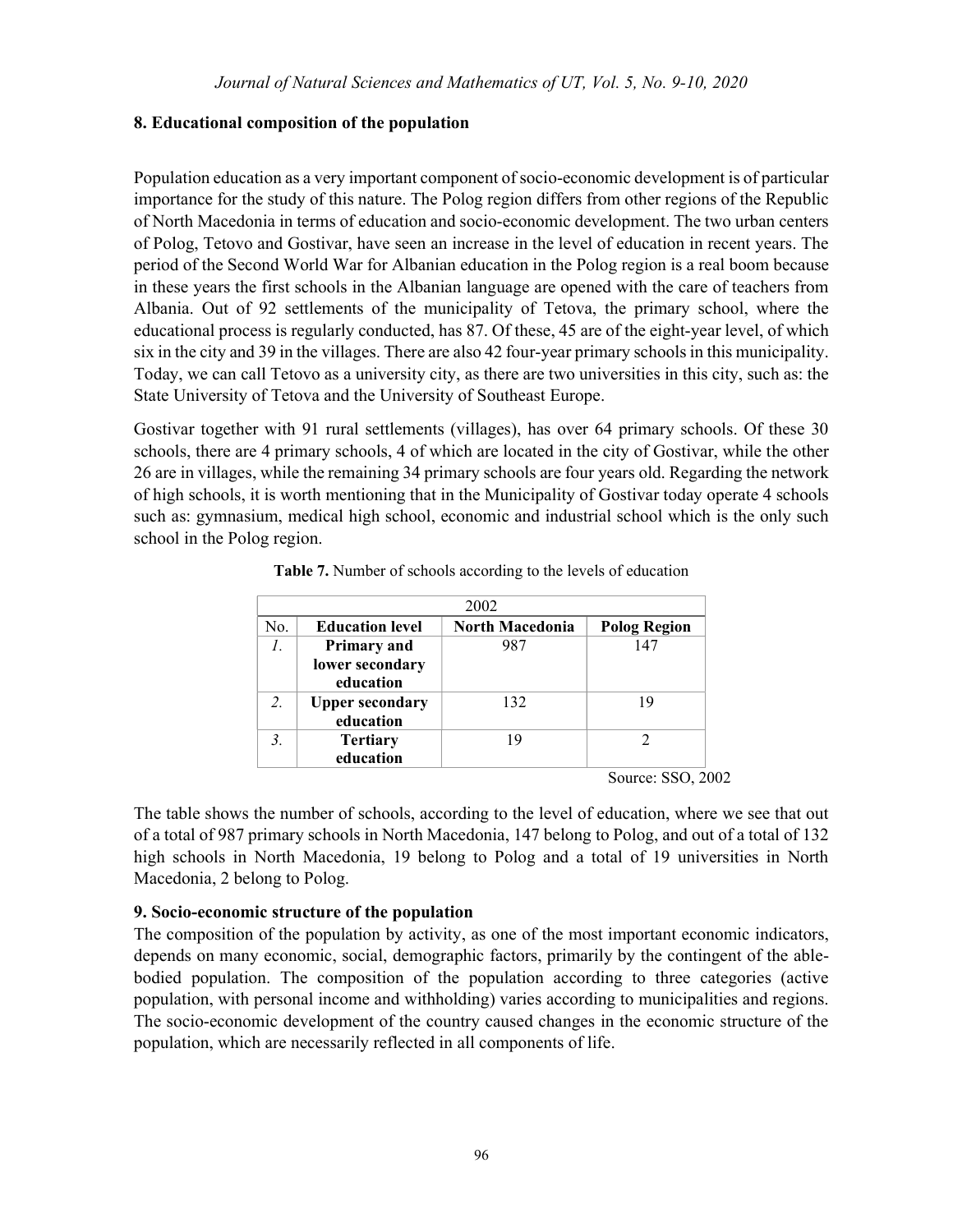The first group that stands out in the general population in the case of examining its socio-economic structure is the able-bodied population, respectively the labor contingent. The able-bodied population consists of men aged 15-65 and women aged 15-59 (this varies by country).

The reserves of the able-bodied population often remain unexploited, because its exploitation depends directly on the opportunities of the country's economy for the creation of new jobs. Changes in the economic structure of the population of Polog, for a long time, are better understood based on the data presented in the following statement, where we see that the active population in Polog participates with 50.5%, which at the state level is 56.9%.

| 2002                             |              |              |                     |  |  |  |  |
|----------------------------------|--------------|--------------|---------------------|--|--|--|--|
|                                  |              | <b>North</b> | <b>Polog Region</b> |  |  |  |  |
|                                  |              | Macedonia    |                     |  |  |  |  |
| Working age population (persons) |              | 1682702      | 264725              |  |  |  |  |
| Activity rate                    |              | 56,9         | 50,5 %              |  |  |  |  |
| Employment rate                  |              | 45,1         | 35,8                |  |  |  |  |
| Unemployment rate                | <b>Total</b> | 20,7         | 29,0                |  |  |  |  |
|                                  | Male         | 21,3         | 26,8                |  |  |  |  |
|                                  | Female       | 19,9         | 34,5                |  |  |  |  |
|                                  |              |              | Source: SSO, 2002   |  |  |  |  |

In the Polog region, in terms of employment and unemployment rate, we have differences, where we notice that the employment rate in Polog is 35.8%, while the unemployment rate is 29.0%, which also differs by gender, where the female gender in unemployment it participates with 34.5%, while the male one with 26.8%, while at the state level it is the opposite.



Figure 3. Activity rates of the population aged 15 years and over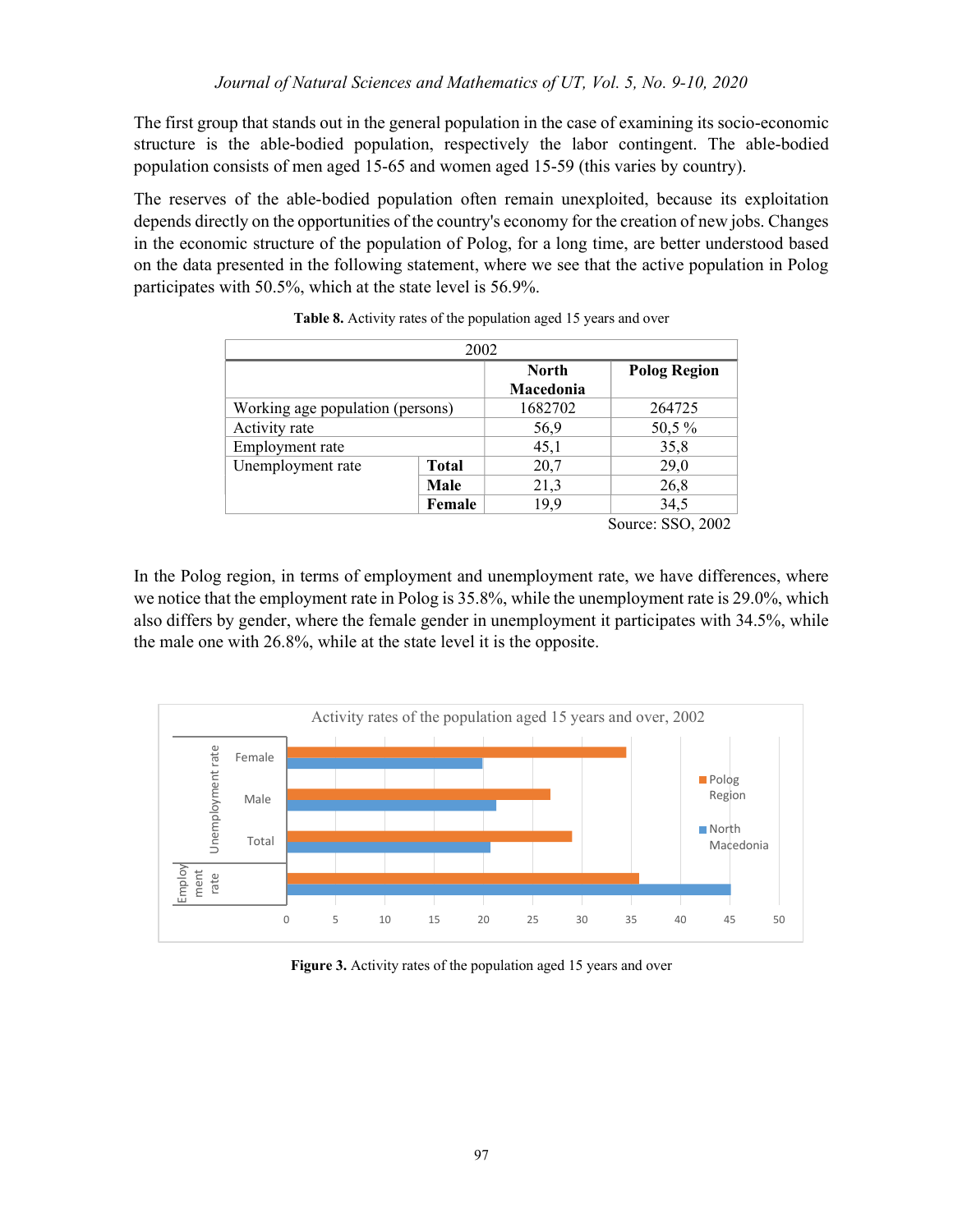## 10. Conclusion

This paper focuses on the movement of population, population density, analyzing mainly the population structures, as well as the structure by gender, age, nationality, education and the structure of the active population for work over the age of 15 years. The process of demographic transition is realized through the changes of demographic components. These changes in the Polog region are relatively slower compared to processes occurring at the state level. According to the mentioned changes, there were also changes in the structures of the population, mainly in the composition of the population by age, which affects the change of the structures of the active population, with personal income and maintenance. Then we have very small differences in the gender and educational structure.

Thus, after the Second World War, 1953 Polog had 160260 inhabitants until 2002 where there were a total of 305836, and to date the total population has increased by 162078 inhabitants over a period of 65 years. Within the Polog area of  $2416.91 \text{ km}^2$ , the total population density is constantly increasing. The density increased from 66 inhab./km<sup>2</sup> in 1953 to 133 inhab./km<sup>2</sup> in 2018. While according to the municipalities, the density in all other municipalities has increased, with the exception of the municipalities of Mavrovo and Rostusha, which has a density of 13 inhab./km<sup>2</sup>, which has been steadily declining, due to declining population numbers. Data on the gender structure of the population in Polog in the period 2002-2018 show that there are small differences, but men have an advantage over women, with the exception of the municipalities of Gostivar and Vrapchishte where the opposite occurs. In the population structure by age group, it can be concluded that in 2018 there is a decrease in the weight representation of the age group 0-14 years, while the participation of older age groups increases, especially from 60 and more years. Polog is distinguished as a region with a heterogeneous composition of the population. As a result, many languages, cultures, beliefs, traditions, customs, etc. are intertwined in this region. Albanians make up the majority of the Polog population. The development of the general education system, in particular primary and secondary education, plays a crucial role in achieving the general goals of eliminating illiteracy and providing professionally qualified staff to contribute to the faster development of the region. In the economic structure of the population of Polog, the active population in Polog participates with 50.5%, which at the state level is 56.9%, while the employment rate in Polog is 35.8%, while the unemployment rate is 29.0%, with gender differences.

From these analyses we can conclude that the demographic development trends in Polog tend to continue to grow in the future, both in terms of population size and overall population density. Meanwhile, the situation of the population according to gender composition with very small differences between males and females is a positive phenomenon, either for the employment of the able-bodied active population of both genders, or for further forecasting the increase of the population through the connection of new marriages and others. From the analysis of population change by age group in Polog the process of population aging is slower compared to the national average, but this change also affects the composition of the active working population, ie population growth over the age of 15, and as a result the reserves of the able-bodied population often remain untapped, because its utilization depends directly on the opportunities of the country's economy for the creation of new jobs. While the development of the general education system tends to completely eliminate illiteracy and improve the quality of education.